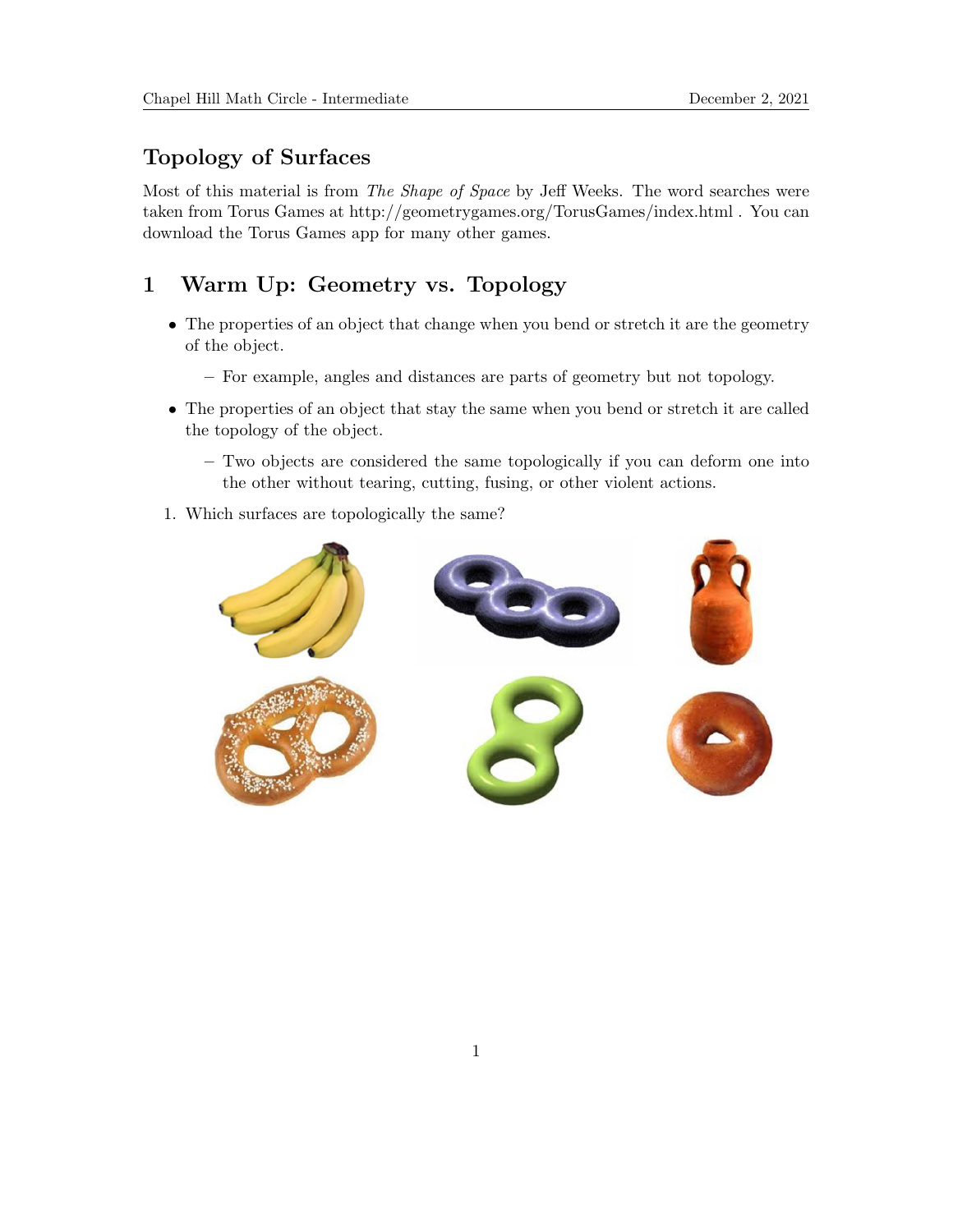# 2 Gluing Diagrams

2. What topological surface do you get when you glue (or tape) the edges of the triangle together as shown?



3. What do you get when you glue the edges of the square together like this?



Don't glue the interior parts of the square together, just the edges!

4. What surface is this? And this?

5. What happens as this 2-dimensional creature travels through its tiny universe?



What does it see when it looks forwards? Backwards? Left? Right? (See Torus Games animation.)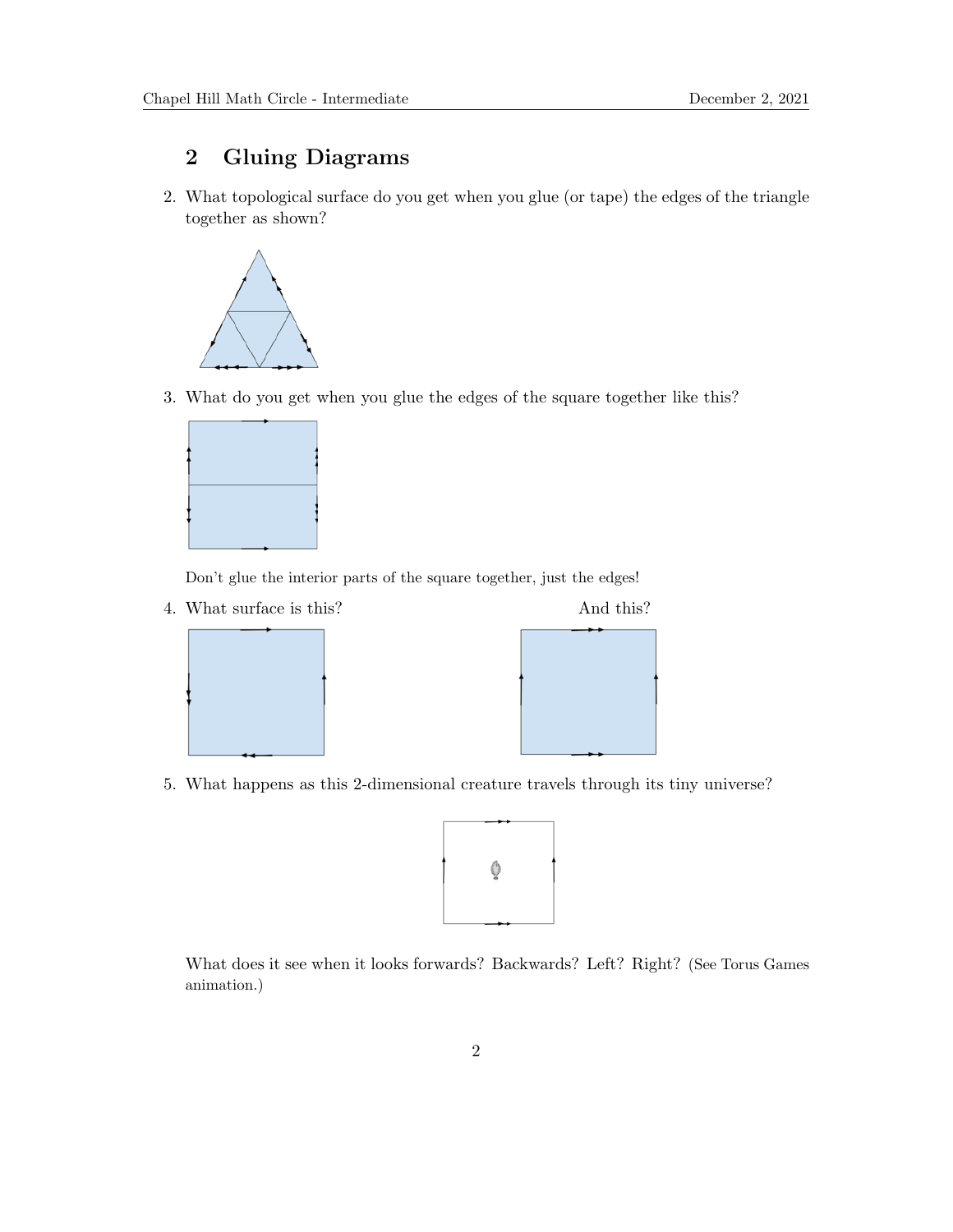- 6. A ladybug on a torus walks in a straight line until she returns to her starting point. Draw her path and find the length of her path if:
	- (a) she walks 1 unit northward for every 1 unit eastward, as shown at the left.
	- (b) she walks 2 units northward for every 1 unit eastward as shown in the center.
	- (c) she walks 3 units northward for every 2 units eastward as shown at right.



## 3 The Klein Bottle

7. What surface do you get when you glue together the sides of the square as shown?



8. What happens as this creature travels through its Klein bottle universe?



- A path that brings a traveler back to his starting point mirror-reversed is called an orientation-reversing path.
- A surface that contains an orientation-reversing path is called non-orientable.
- 9. Can you find more than one orientation reversing path in this surface?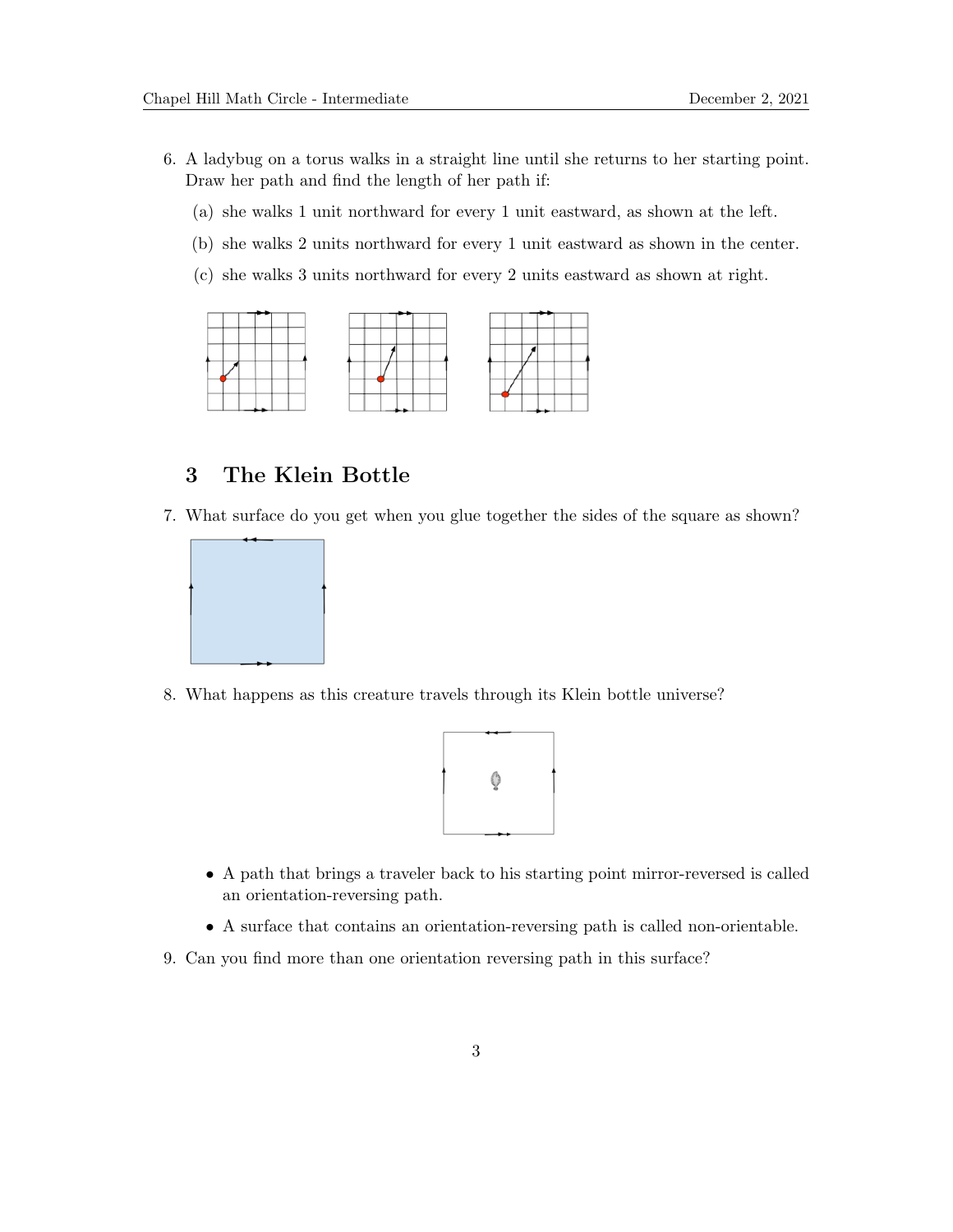10. What happens when you cut a Klein bottle in half? Hint: It depends on how you cut it.



### 4 Euler Characteristic

11. How many essentially different ways are their to glue the edges of a square in pairs? Draw the arrows below.



- 12. Which of the gluing diagrams that you drew above represent non-orientable surfaces?
- 13. For each gluing diagram that you drew, count up the number of faces, edges, and vertices AFTER gluing.
	- When two edges are glued together, that only counts as one edge after gluing.
	- If several vertices end up glued together, that only counts as one vertex after gluing.

Which gluing diagrams have the same Euler characteristic and which have different ones?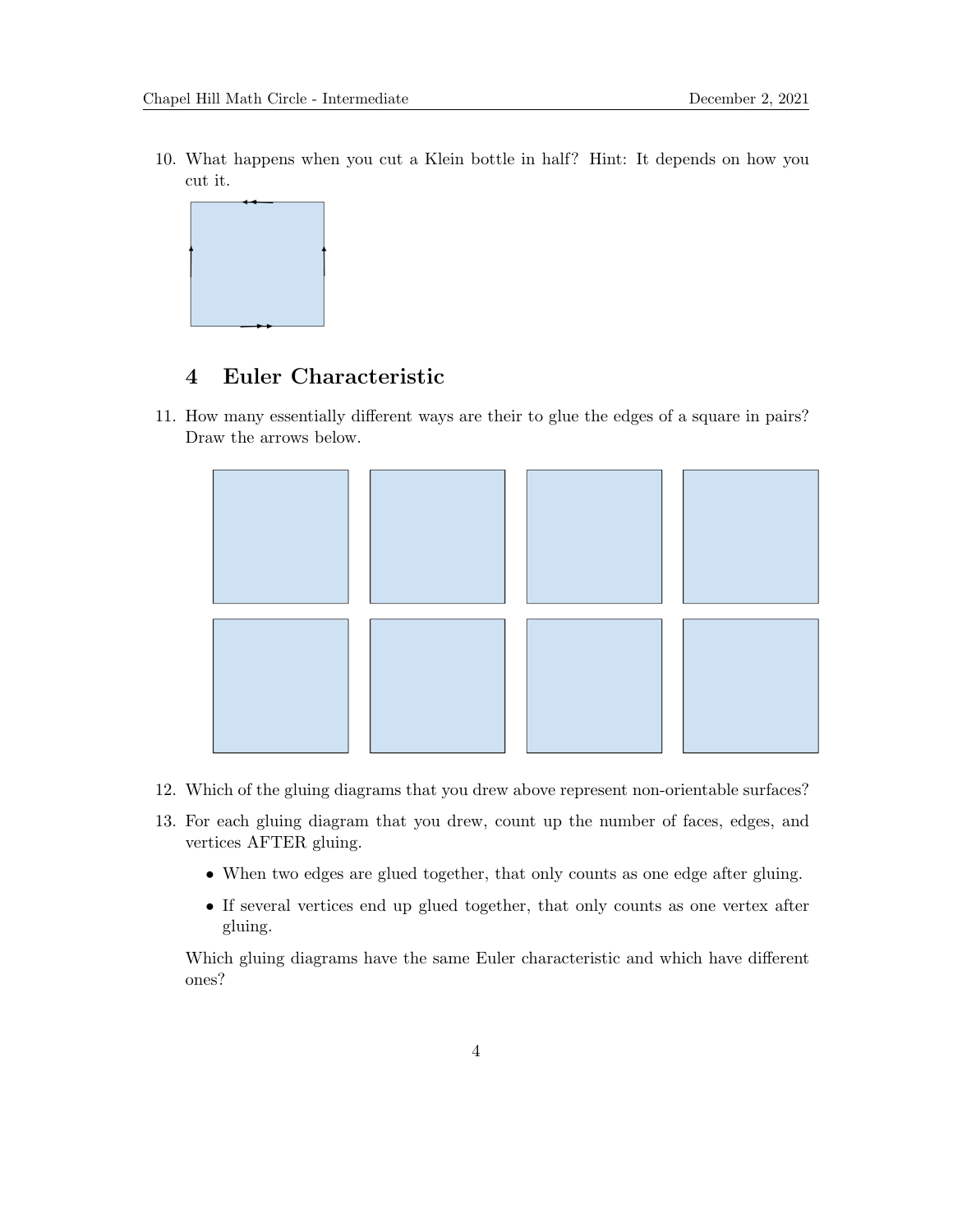### 5 Tic-Tac-Toe on a Torus

14. Where should X go to win? What if it's O's turn?



15. Play some games of Tic-Tac-Toe on the Torus with a classmate.

#### 6 Torus Problems

16. Which of the following positions are equivalent in torus tic-tac-toe?



- 17. How many essentially different first moves are there in torus tic-tac-toe?
- 18. Is there a winning strategy for the first player in Tic Tac Toe on the torus? That is, is it possible for the first player to win no matter what the second player does?
- 19. A Cat's Game in Tic Tac Toe is a game where neither side wins, even though the board is filled up with X's and O's. Is it possible to have a Cat's Game in Tic Tac Toe on the torus?
- 20. Try this word search on the torus. Remember that the top and the bottom are glued together and the left and right sides are glued together.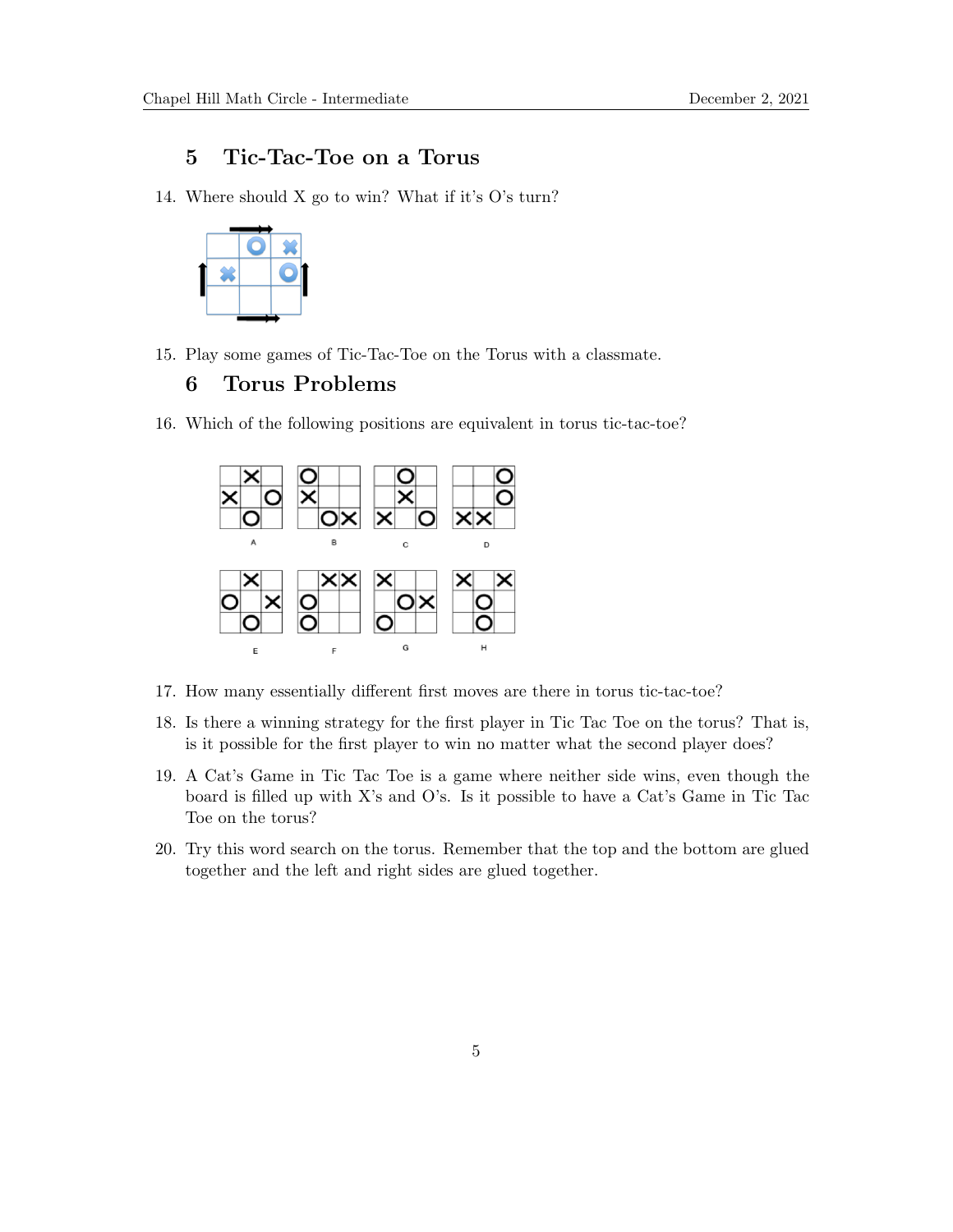

## 7 Tic-Tac-Toe on a Klein Bottle

21. Which of these are winning positions in Klein bottle Tic-Tac-Toe?



22. Where can X go to win immediately in Klein bottle Tic Tac Toe?



23. Where should X go to win?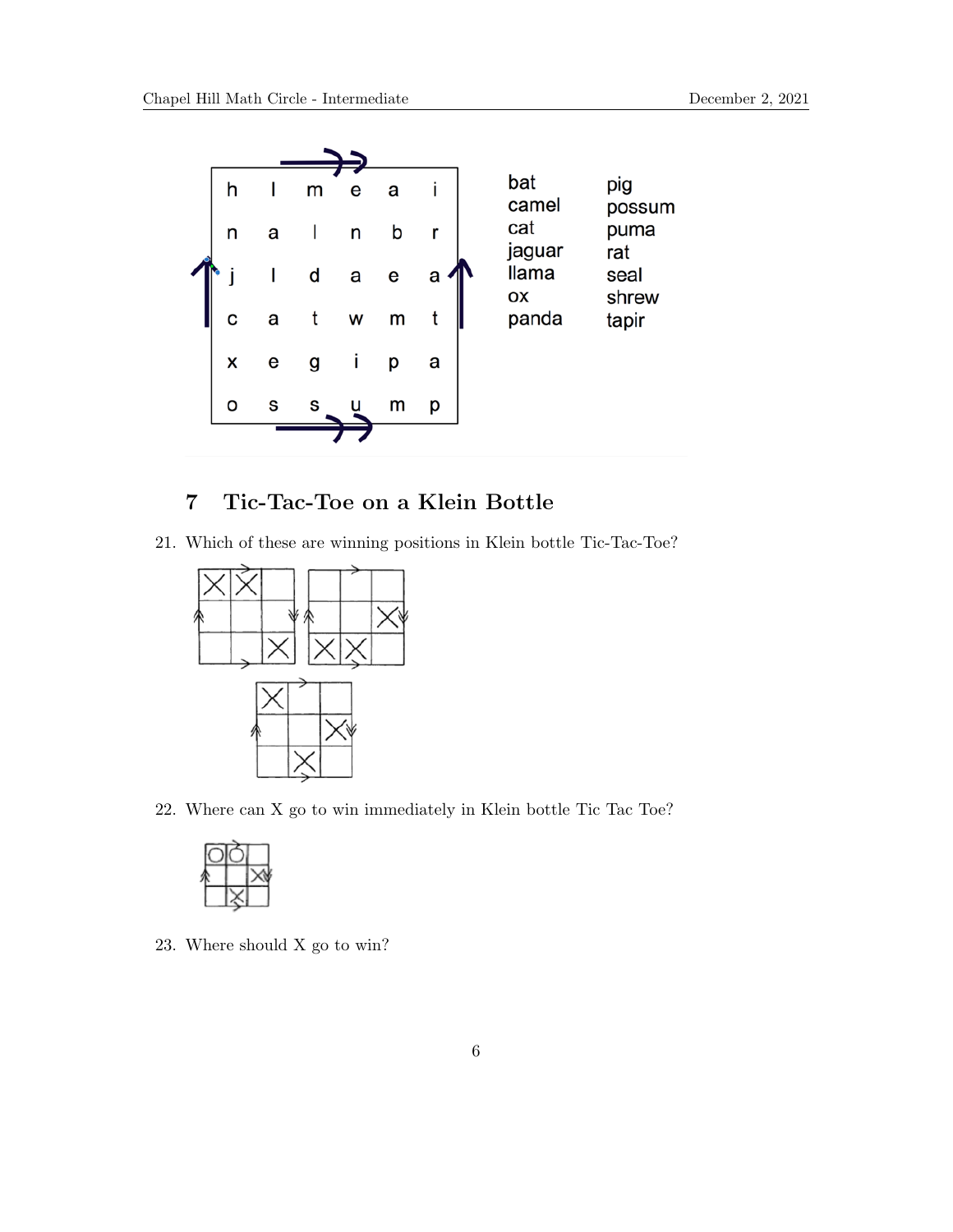

24. Play a few rounds of Klein bottle Tic-Tac-Toe with a classmate.

- Is there a winning strategy?
- Is it possible to get a cat's game?
- How many essentially different first moves are there?
- 25. What are the best moves for X in these positions?



26. A ladybug on a Klein bottle walks in a straight line until she returns to her starting point. She walks 1 unit northward for every 1 unit eastward. Draw her path.



27. Try this word search on the Klein bottle. The arrows show how the sides are glued together.